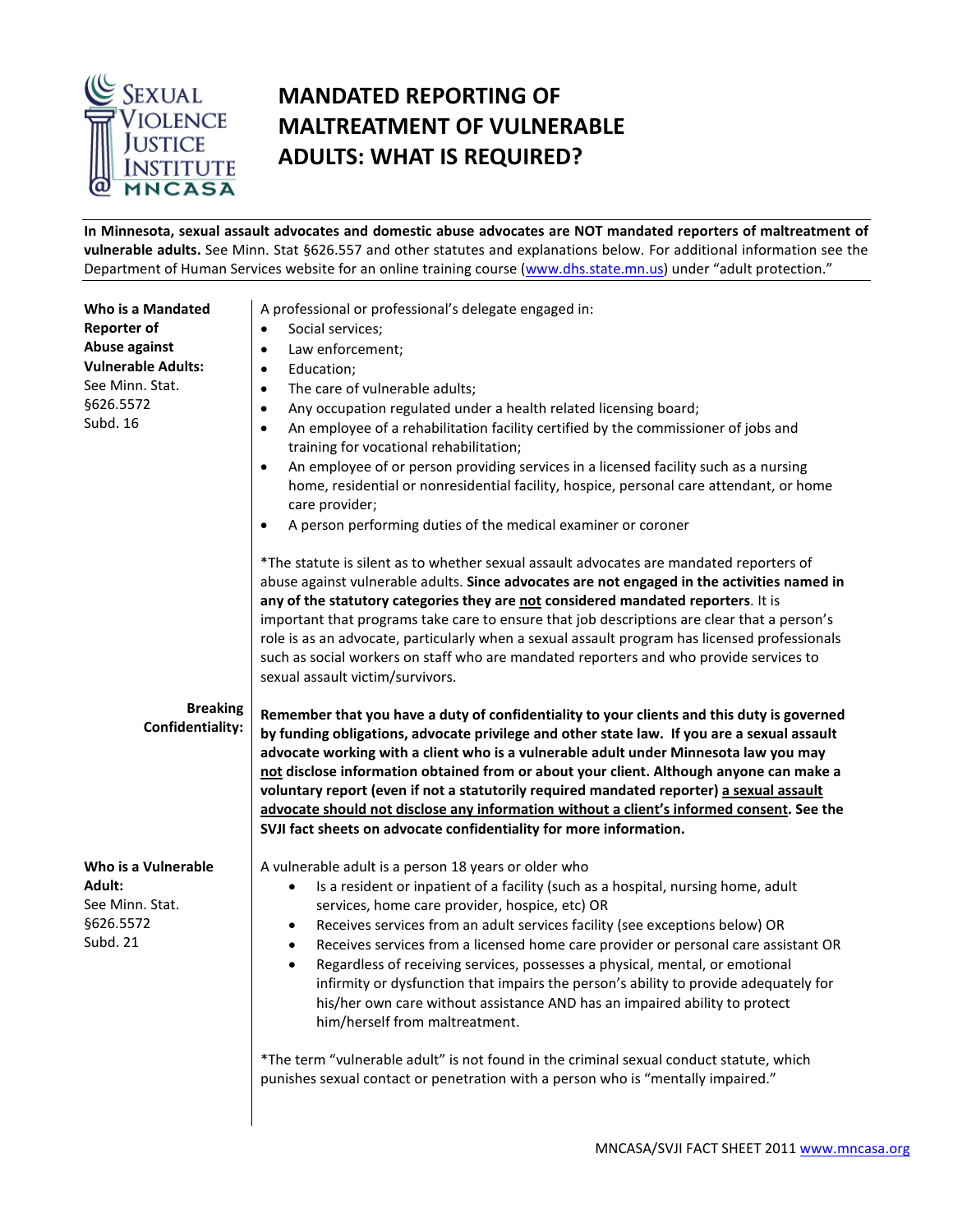|                                         |          | * Exceptions: A person receiving outpatient services for treatment of chemical dependency<br>or mental illness, or one who is served in the Minnesota sex offender program on a court-<br>hold order for commitment, or is committed as a sexual psychopathic personality or as a<br>sexually dangerous person under chapter 253B, is not considered a vulnerable adult unless<br>the person, regardless of residence or whether any type of service is received, possesses a<br>physical or mental infirmity or other physical, mental, or emotional dysfunction that impairs<br>the person's ability to provide adequately for his/her own care without assistance AND<br>impairs the person's ability protect him/herself from maltreatment. See Minn. Stat.<br>§626.5572, Subd. 21(a)(2). |
|-----------------------------------------|----------|-----------------------------------------------------------------------------------------------------------------------------------------------------------------------------------------------------------------------------------------------------------------------------------------------------------------------------------------------------------------------------------------------------------------------------------------------------------------------------------------------------------------------------------------------------------------------------------------------------------------------------------------------------------------------------------------------------------------------------------------------------------------------------------------------|
| <b>What Must Be</b><br><b>Reported:</b> |          | Maltreatment of a vulnerable adult: abuse, neglect, or financial exploitation                                                                                                                                                                                                                                                                                                                                                                                                                                                                                                                                                                                                                                                                                                                 |
|                                         | Abuse:   | Abuse includes but is not limited to:                                                                                                                                                                                                                                                                                                                                                                                                                                                                                                                                                                                                                                                                                                                                                         |
|                                         |          | Assault as defined by Minnesota statute<br>$\bullet$                                                                                                                                                                                                                                                                                                                                                                                                                                                                                                                                                                                                                                                                                                                                          |
|                                         |          | The use of drugs to injure or facilitate crime<br>$\bullet$                                                                                                                                                                                                                                                                                                                                                                                                                                                                                                                                                                                                                                                                                                                                   |
|                                         |          | Solicitation, inducement, or promotion of prostitution<br>$\bullet$                                                                                                                                                                                                                                                                                                                                                                                                                                                                                                                                                                                                                                                                                                                           |
|                                         |          | Criminal sexual conduct (first through fifth degree)<br>٠                                                                                                                                                                                                                                                                                                                                                                                                                                                                                                                                                                                                                                                                                                                                     |
|                                         |          | Action that meets the elements of the above crimes, regardless of whether there are<br>$\bullet$<br>criminal proceedings                                                                                                                                                                                                                                                                                                                                                                                                                                                                                                                                                                                                                                                                      |
|                                         |          | Hitting, slapping, kicking, pinching, biting, corporal punishment<br>٠                                                                                                                                                                                                                                                                                                                                                                                                                                                                                                                                                                                                                                                                                                                        |
|                                         |          | Use of repeated or malicious oral, written, or gestured language that would be<br>$\bullet$<br>considered by a reasonable person to be disparaging, humiliating, harassing or<br>threatening                                                                                                                                                                                                                                                                                                                                                                                                                                                                                                                                                                                                  |
|                                         |          | Use of any unauthorized aversive or deprivation procedures, unreasonable<br>$\bullet$<br>confinement, or involuntary seclusion against will of the vulnerable adult or the legal<br>representative of the vulnerable adult                                                                                                                                                                                                                                                                                                                                                                                                                                                                                                                                                                    |
|                                         |          | Sexual contact or penetration between facility staff or person providing services in a<br>$\bullet$<br>facility and a client/resident/patient                                                                                                                                                                                                                                                                                                                                                                                                                                                                                                                                                                                                                                                 |
|                                         |          | Forcing, coercing, enticing or compelling to perform services against the vulnerable<br>$\bullet$<br>adult's will for another's advantage                                                                                                                                                                                                                                                                                                                                                                                                                                                                                                                                                                                                                                                     |
|                                         |          | Conduct which is not abuse:                                                                                                                                                                                                                                                                                                                                                                                                                                                                                                                                                                                                                                                                                                                                                                   |
|                                         |          | Consensual sexual contact between a vulnerable adult, "who is not impaired in<br>$\bullet$                                                                                                                                                                                                                                                                                                                                                                                                                                                                                                                                                                                                                                                                                                    |
|                                         |          | judgment or capacity by mental or emotional dysfunction or undue influence" AND                                                                                                                                                                                                                                                                                                                                                                                                                                                                                                                                                                                                                                                                                                               |
|                                         |          | A person, including a facility staff person, when a consensual personal relationship<br>existed prior to care giving, OR                                                                                                                                                                                                                                                                                                                                                                                                                                                                                                                                                                                                                                                                      |
|                                         |          | A personal care attendant, regardless of when consensual personal relationship began                                                                                                                                                                                                                                                                                                                                                                                                                                                                                                                                                                                                                                                                                                          |
|                                         | Neglect: | Neglect includes but is not limited to:                                                                                                                                                                                                                                                                                                                                                                                                                                                                                                                                                                                                                                                                                                                                                       |
|                                         |          | Failure or omission of a caregiver to provide services or care which is not the result of                                                                                                                                                                                                                                                                                                                                                                                                                                                                                                                                                                                                                                                                                                     |
|                                         |          | an accident or therapeutic conduct;                                                                                                                                                                                                                                                                                                                                                                                                                                                                                                                                                                                                                                                                                                                                                           |
|                                         |          | Absence or likely absence of care or services which a reasonable person would deem<br>$\bullet$<br>essential to obtain or maintain the vulnerable adult's health, safety or comfort.                                                                                                                                                                                                                                                                                                                                                                                                                                                                                                                                                                                                          |
|                                         |          | Conduct which is not neglect:                                                                                                                                                                                                                                                                                                                                                                                                                                                                                                                                                                                                                                                                                                                                                                 |
|                                         |          | See conduct which is not abuse above;<br>٠                                                                                                                                                                                                                                                                                                                                                                                                                                                                                                                                                                                                                                                                                                                                                    |
|                                         |          | The vulnerable adult or a person with authority to make health care decisions refusing<br>٠<br>consent to any therapeutic conduct, or treating by spiritual means, provided it is<br>consistent with prior practice/belief of the vulnerable adult;                                                                                                                                                                                                                                                                                                                                                                                                                                                                                                                                           |
|                                         |          | An individual makes an error in the provision of therapeutic conduct that does not<br>٠<br>result in injury or harm, or results in injury or harm and the necessary care is provided<br>in a timely fashion, so long as the vulnerable adult's health status may be restored, the<br>error is not part of a pattern, it is reported, remedied, and documented                                                                                                                                                                                                                                                                                                                                                                                                                                 |
|                                         |          |                                                                                                                                                                                                                                                                                                                                                                                                                                                                                                                                                                                                                                                                                                                                                                                               |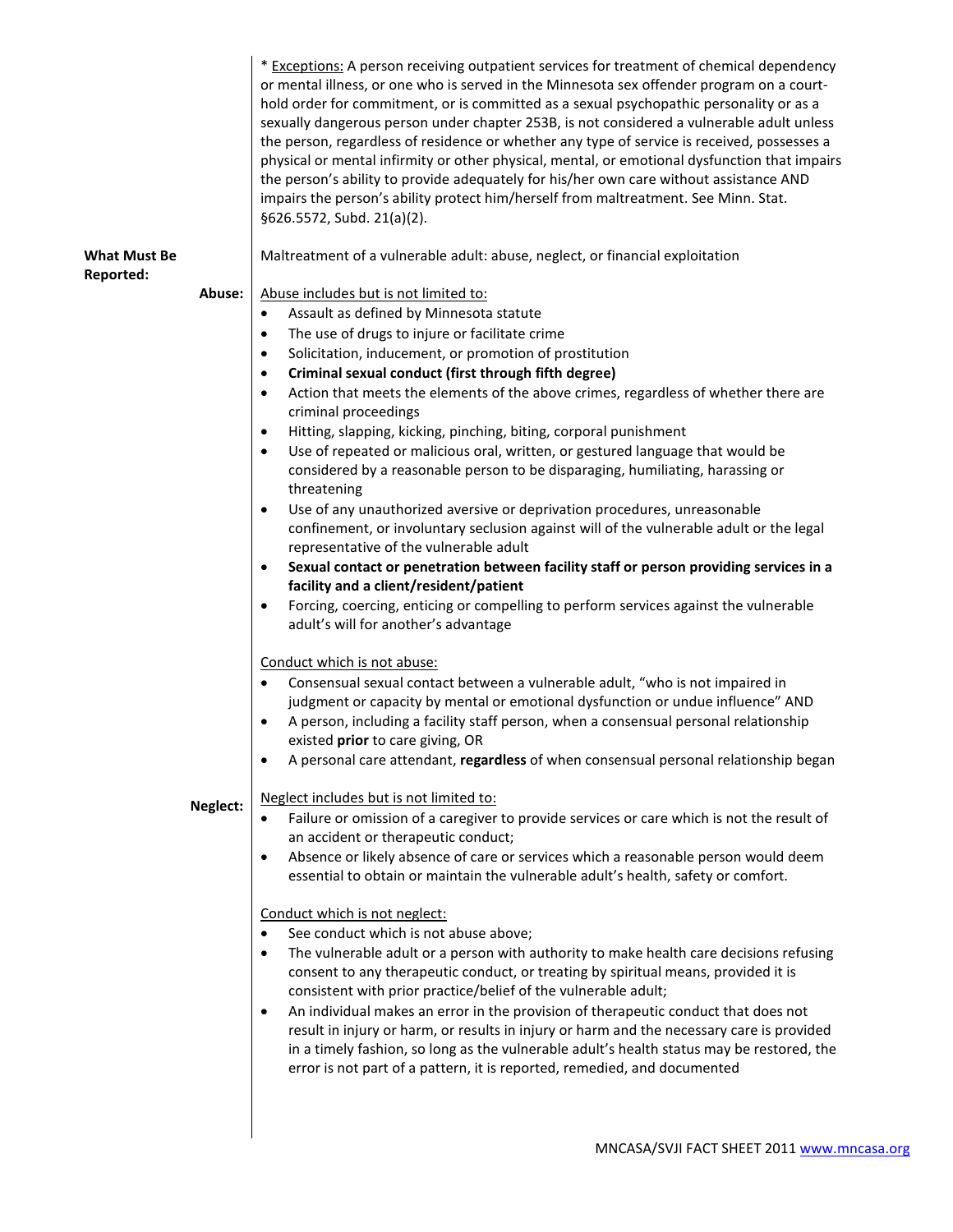|                                | A facility or caregiver is not required to provide or supervise financial management for a                                                       |
|--------------------------------|--------------------------------------------------------------------------------------------------------------------------------------------------|
| <b>Financial Exploitation:</b> | vulnerable adult unless otherwise required by law. Financial exploitation includes but is not                                                    |
|                                | limited to:                                                                                                                                      |
|                                | A breach of a fiduciary obligation recognized in law;<br>٠<br>Unauthorized expenditure of funds;                                                 |
|                                | ٠<br>Failure to use the vulnerable adult's financial resources to provide necessities where<br>$\bullet$                                         |
|                                | failure is likely to result in detriment;                                                                                                        |
|                                | In the absence of legal authority:<br>$\bullet$                                                                                                  |
|                                | Using, withholding, or disposing of funds or property;<br>$\circ$                                                                                |
|                                | Obtaining services to the vulnerable adult's detriment and the benefit of<br>$\circ$                                                             |
|                                | another;                                                                                                                                         |
|                                | Acquiring possession, control, or interest in funds or property through undue<br>$\circ$                                                         |
|                                | influence, harassment, fraud, deception, or duress;                                                                                              |
|                                | Forces, compels, coerces, or entices a vulnerable adult to provide services for<br>$\circ$                                                       |
|                                | the profit or advantage of another.                                                                                                              |
| What to report:                | To the extent possible reports should include the following information:                                                                         |
| See Minn. Stat.                | Content sufficient to identify the vulnerable adult and caregiver;<br>$\bullet$                                                                  |
| §626.557, subd. 4              | Nature and extent of suspected maltreatment;<br>$\bullet$                                                                                        |
|                                | Any evidence of previous maltreatment;<br>$\bullet$                                                                                              |
|                                | Your name and address (it will remain confidential);<br>٠                                                                                        |
|                                | Time, date, and location of the incident;<br>$\bullet$                                                                                           |
|                                | Other information you believe may be helpful in an investigation such as current<br>$\bullet$                                                    |
|                                | injuries or name of alleged perpetrator.                                                                                                         |
| Where do I report:             | Each county has a designated local common entry point responsible for receiving<br>$\bullet$                                                     |
| See Minn. Stat.                | reports and available 24 hours a day.                                                                                                            |
| §626.557, subd. 9              | Upon receiving a report, the common entry point makes an assessment and involves<br>$\bullet$                                                    |
|                                | appropriate agencies such as Law Enforcement, Adult Protection, the Minnesota                                                                    |
|                                | Department of Health, and the Department of Human Services.                                                                                      |
|                                | After the appropriate agencies are involved, an investigation is completed and a finding<br>٠                                                    |
|                                | issued.                                                                                                                                          |
|                                | Check with Department of Human Services for guidelines specific to certain facilities.<br>٠                                                      |
| When and how must I            | Upon knowing or having reason to believe that abuse, neglect, or financial exploitation<br>$\bullet$                                             |
| report:                        | has occurred, immediately make an oral report to the common entry point. The                                                                     |
| See Minn. Stat.                | common entry point may also require a written report. This means as soon as possible,                                                            |
| §626.557, subd. 4              | but no longer than 24 hours from receiving initial knowledge that the incident occurred.                                                         |
|                                | The mandated reporter must make the report herself. Referring the issue to a<br>$\bullet$                                                        |
|                                | supervisor is not sufficient.                                                                                                                    |
|                                | When in doubt about whether the incident was already reported, report it. Nothing<br>٠<br>prohibits multiple reports of the same incident.       |
|                                |                                                                                                                                                  |
| Why must I report?             | A mandatory reporter who fails to report is civilly liable for damages caused by the failure. A                                                  |
| See Minn. Stat.                | good faith report will be immune from civil or criminal liability.                                                                               |
| §626.557, subd. 5              |                                                                                                                                                  |
|                                |                                                                                                                                                  |
| What can I do?                 | When questions about mandatory reporting arise, contact your common entry point for<br>$\bullet$                                                 |
|                                | advice, keeping identities confidential.                                                                                                         |
|                                | It is not your duty to investigate or collect factual information about a particular<br>٠                                                        |
|                                | situation. It is your duty to report when mandated.<br>Every agency should have a system or policy in place for mandatory reporting<br>$\bullet$ |
|                                | situations. It is advisable that supervisory staff be made aware when a staff member                                                             |
|                                | makes a report.                                                                                                                                  |
|                                |                                                                                                                                                  |
|                                |                                                                                                                                                  |
|                                |                                                                                                                                                  |